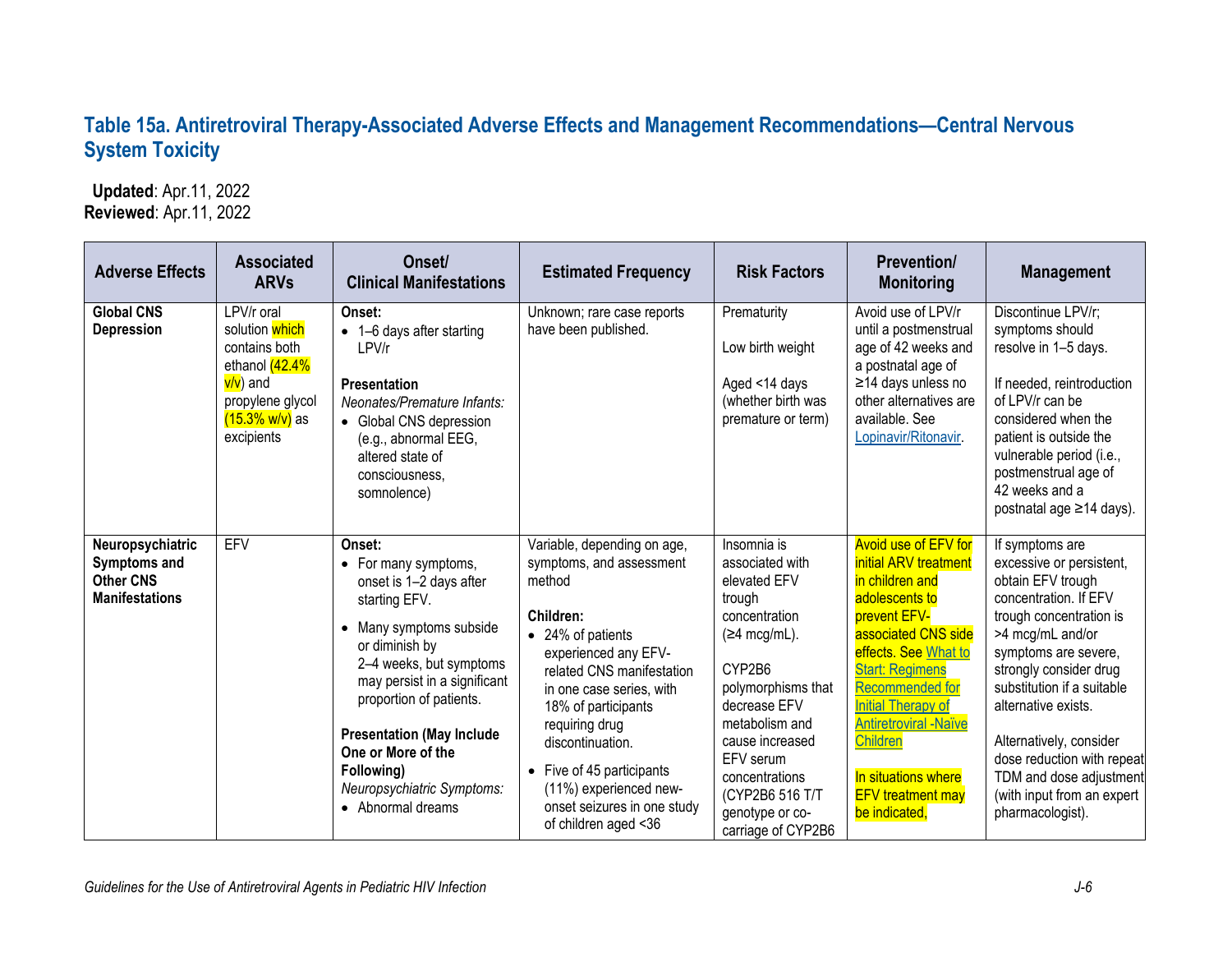| <b>Adverse Effects</b> | <b>Associated</b><br><b>ARVs</b> | Onset/<br><b>Clinical Manifestations</b>                                                                                                                                                                                                                                                                                                                                                                                                                                               | <b>Estimated Frequency</b>                                                                                                                                                                                                                                                                                                                                                                                                                                                                                                                                                                                                              | <b>Risk Factors</b>                                                                                      | <b>Prevention/</b><br><b>Monitoring</b>                                                                                                                                                                                                                                                                                                                                                                                                                                                   | <b>Management</b>                                             |
|------------------------|----------------------------------|----------------------------------------------------------------------------------------------------------------------------------------------------------------------------------------------------------------------------------------------------------------------------------------------------------------------------------------------------------------------------------------------------------------------------------------------------------------------------------------|-----------------------------------------------------------------------------------------------------------------------------------------------------------------------------------------------------------------------------------------------------------------------------------------------------------------------------------------------------------------------------------------------------------------------------------------------------------------------------------------------------------------------------------------------------------------------------------------------------------------------------------------|----------------------------------------------------------------------------------------------------------|-------------------------------------------------------------------------------------------------------------------------------------------------------------------------------------------------------------------------------------------------------------------------------------------------------------------------------------------------------------------------------------------------------------------------------------------------------------------------------------------|---------------------------------------------------------------|
|                        |                                  | • Psychosis<br>• Suicidal ideation or<br>attempted/completed<br>suicide<br><b>Other CNS Manifestations:</b><br>• Dizziness<br>• Somnolence<br>• Insomnia or poor sleep<br>quality<br>• Impaired concentration<br>• Seizures (including<br>absence seizures)<br>• Cerebellar dysfunction<br>(e.g., tremor, dysmetria,<br>ataxia)<br>Note: CNS side effects (e.g.,<br>impaired concentration,<br>abnormal dreams, sleep<br>disturbances) may be more<br>difficult to assess in children. | months; two of these<br>participants had alternative<br>causes for seizures.<br>Cases of cerebellar<br>$\bullet$<br>dysfunction have been<br>reported in children with<br>very high EFV plasma<br>levels.<br>Adults:<br>• 30% incidence for any CNS<br>manifestations of any<br>severity.<br>• 6% incidence for EFV-<br>related, severe CNS<br>manifestations, including<br>suicidality. However,<br>evidence is conflicting about<br>whether EFV use increases<br>the incidence of suicidality.<br>• One case series reported<br>20 women with ataxia<br>that resolved upon EFV<br>discontinuation, but<br>frequency was not reported. | 516 G/T and 983<br>T/C variants)<br>History of<br>psychiatric illness or<br>use of psychoactive<br>drugs | consider the<br>following:<br><b>Administer EFV</b><br>on an empty<br>stomach,<br>preferably at<br>bedtime.<br><b>Prescreen for</b><br>$\bullet$<br>psychiatric<br>illness; avoid<br>use in the<br>presence of<br>psychiatric<br><b>illness</b> , including<br>depression or<br>suicidal<br>thoughts. Avoid<br>concomitant use<br>of psychoactive<br>drugs.<br><b>Consider using</b><br>$\bullet$<br><b>TDM</b> in children<br>with mild or<br>moderate EFV-<br>associated<br>toxicities. |                                                               |
|                        | <b>RPV</b>                       | Onset:<br>• Most symptoms occur in<br>the first 4-8 weeks of<br>treatment.                                                                                                                                                                                                                                                                                                                                                                                                             | <b>Adults:</b><br>• CNS/neuro-psychiatric<br>adverse events of all<br>severity grades were<br>reported in 43% of patients<br>at 96 weeks (most were                                                                                                                                                                                                                                                                                                                                                                                                                                                                                     | History of<br>neuropsychiatric<br>illness                                                                | Monitor carefully<br>$\bullet$<br>for depressive<br>disorders and<br>other CNS<br>symptoms.                                                                                                                                                                                                                                                                                                                                                                                               | Consider drug<br>substitution in cases of<br>severe symptoms. |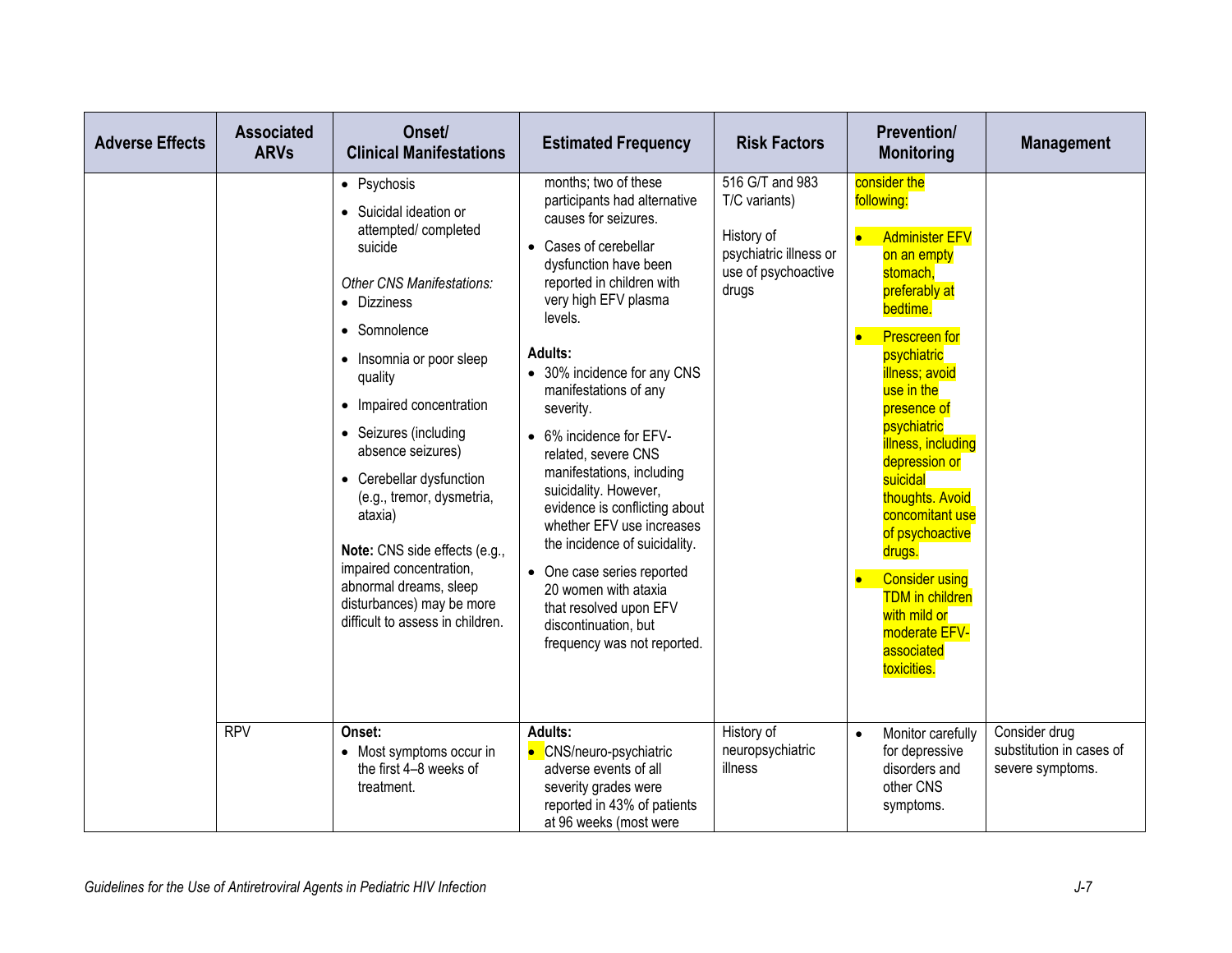| <b>Adverse Effects</b> | <b>Associated</b><br><b>ARVs</b> | Onset/<br><b>Clinical Manifestations</b>                                                                                                                                                                                                     | <b>Estimated Frequency</b>                                                                                                                                                                                                                                                                                                                                                                                                                                                                                                                                    | <b>Risk Factors</b>                                                                                                                                                               | <b>Prevention/</b><br><b>Monitoring</b>                                                                                                                                    | <b>Management</b>                                                                                                                         |
|------------------------|----------------------------------|----------------------------------------------------------------------------------------------------------------------------------------------------------------------------------------------------------------------------------------------|---------------------------------------------------------------------------------------------------------------------------------------------------------------------------------------------------------------------------------------------------------------------------------------------------------------------------------------------------------------------------------------------------------------------------------------------------------------------------------------------------------------------------------------------------------------|-----------------------------------------------------------------------------------------------------------------------------------------------------------------------------------|----------------------------------------------------------------------------------------------------------------------------------------------------------------------------|-------------------------------------------------------------------------------------------------------------------------------------------|
|                        |                                  | <b>Presentation</b><br>Neuropsychiatric Symptoms:<br>• Depressive disorders<br>• Suicidal ideation<br>• Abnormal<br>dreams/nightmares<br><b>Other CNS Manifestations:</b><br>• Headache<br>• Dizziness<br>$\bullet$ Insomnia<br>• Somnolence | Grade 1). Depressive<br>disorders of all severity<br>grades were reported in 9%<br>of patients; 1% of patients<br>discontinued RPV because<br>of severe depressive<br>disorders. Higher frequency<br>of depression and dizziness<br>reported when<br>coadministered with DTG.<br>Children:<br>• Depressive disorders of all<br>severity grades were<br>reported in 19.4% of<br>pediatric patients aged<br>12-17 years. Severe<br>depressive disorders were<br>reported in 5.6% of patients,<br>including one suicide<br>attempt.<br>• Somnolence was reported |                                                                                                                                                                                   |                                                                                                                                                                            |                                                                                                                                           |
|                        | <b>RAL</b>                       | Onset:<br>• As early as 3-4 days after<br>starting RAL<br><b>Presentation:</b><br>• Increased psychomotor<br>activity<br>• Headaches<br>Insomnia<br>$\bullet$<br>• Depression                                                                | in 5 of 36 children (14%).<br>Children:<br>• Increased psychomotor<br>activity was reported in one<br>child.<br>Adults:<br>• Headache<br>$\bullet$ Insomnia (<5% in adult<br>trials)                                                                                                                                                                                                                                                                                                                                                                          | <b>Elevated RAL</b><br>concentrations<br>Co-treatment with<br>TDF, a PPI, or<br>inhibitors of<br>UGT <sub>1</sub> A <sub>1</sub><br>Prior history of<br>insomnia or<br>depression | Prescreen for<br>psychiatric<br>symptoms.<br>Monitor carefully for<br>CNS symptoms.<br>Use with caution in<br>the presence of<br>drugs that increase<br>RAL concentration. | Consider drug<br>substitution (RAL or<br>coadministered drug) in<br>cases of severe<br>insomnia or other<br>neuropsychiatric<br>symptoms. |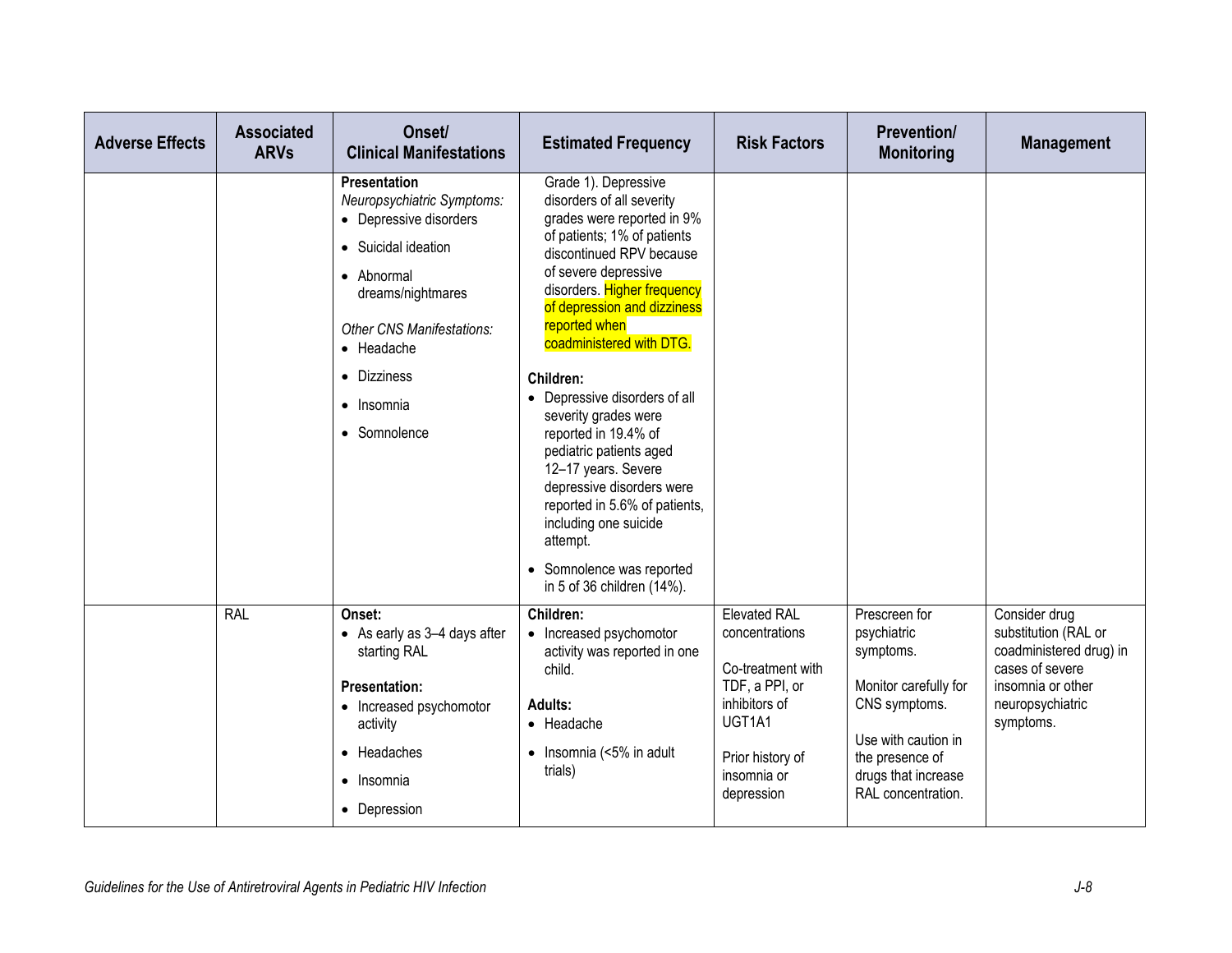| <b>Adverse Effects</b> | <b>Associated</b><br><b>ARVs</b> | Onset/<br><b>Clinical Manifestations</b>                                                                                                                                                                                                                                                                                                                                                                                                                                         | <b>Estimated Frequency</b>                                                                                                                                                                                                                                                                                                                                                                                                                                                                                                                                                                                                                                                                                                                                        | <b>Risk Factors</b>                                                                                                                                                                                                                                                                                                                                                                              | <b>Prevention/</b><br><b>Monitoring</b>                                                                                                                                                                               | <b>Management</b>                                                                                                                                                                                                                            |
|------------------------|----------------------------------|----------------------------------------------------------------------------------------------------------------------------------------------------------------------------------------------------------------------------------------------------------------------------------------------------------------------------------------------------------------------------------------------------------------------------------------------------------------------------------|-------------------------------------------------------------------------------------------------------------------------------------------------------------------------------------------------------------------------------------------------------------------------------------------------------------------------------------------------------------------------------------------------------------------------------------------------------------------------------------------------------------------------------------------------------------------------------------------------------------------------------------------------------------------------------------------------------------------------------------------------------------------|--------------------------------------------------------------------------------------------------------------------------------------------------------------------------------------------------------------------------------------------------------------------------------------------------------------------------------------------------------------------------------------------------|-----------------------------------------------------------------------------------------------------------------------------------------------------------------------------------------------------------------------|----------------------------------------------------------------------------------------------------------------------------------------------------------------------------------------------------------------------------------------------|
|                        |                                  | • Cerebellar dysfunction<br>(e.g., tremor, dysarthria,<br>ataxia)                                                                                                                                                                                                                                                                                                                                                                                                                | • Rare case reports of<br>cerebellar dysfunction in<br>adults                                                                                                                                                                                                                                                                                                                                                                                                                                                                                                                                                                                                                                                                                                     |                                                                                                                                                                                                                                                                                                                                                                                                  |                                                                                                                                                                                                                       |                                                                                                                                                                                                                                              |
|                        | <b>DTG</b>                       | Onset:<br>• 7-30 days after starting<br><b>DTG</b><br>Presentation<br>Neuropsychiatric Symptoms:<br>• Depression or<br>exacerbation of preexisting<br>depression<br>• Anxiety<br>• Self-harm thoughts,<br>suicidal ideation or<br>attempted/completed<br>suicide<br>• Drowsiness<br>• Neurocognitive deficits<br>(lower total competence<br>and school performance)<br><b>Other CNS Manifestations</b><br>(Generally Mild):<br>• Sleep disturbances<br>• Dizziness<br>• Headache | Children:<br>• In a retrospective cohort<br>analysis, neuropsychiatric<br>events that resulted in<br>discontinuation occurred in<br>2 of 29 (6.8%) children who<br>initiated DTG.<br><b>Significantly higher</b><br>$\bullet$<br>frequency of self-harm or<br>suicidal thoughts reported in<br>children in the ODYSSEY<br>trial receiving DTG (23%)<br>compared to SOC ARVs<br>(5%). They were transient,<br>self-resolved, and did not<br>lead to treatment changes<br>Adults:<br>$\bullet$ 2.7% of the<br>neuropsychiatric AEs<br>reported in a large<br>prospective cohort resulted<br>in treatment discontinuation.<br>Higher frequency of<br>neuropsychiatric symptoms<br>reported with DTG than with<br>other INSTIs. A class effect<br>has been suggested. | Preexisting<br>depression or other<br>psychiatric illness<br>History of ARV-<br>related<br>neuropsychiatric<br>symptoms<br>Higher frequency of<br>overall<br>neuropsychiatric<br>symptoms reported<br>when DTG is<br>coadministered with<br>ABC; and of<br>depression and<br>dizziness when DTG<br>is coadministered<br>with RPV. However,<br>evidence is<br>conflicting for ABC<br>association. | Use with caution in<br>the presence of<br>psychiatric illness,<br>especially in patients<br>with depression or a<br>history of ARV-<br>related<br>neuropsychiatric<br>symptoms.<br>Consider morning<br>dosing of DTG. | For persistent or severe<br>neuropsychiatric<br>symptoms, consider<br>discontinuing DTG if a<br>suitable alternative exists.<br>For mild symptoms,<br>continue DTG and<br>counsel patient that<br>symptoms likely will<br>resolve with time. |
|                        | <b>BIC</b>                       | Onset:<br>• 1-63 days after starting<br>BIC (as late as 233 days                                                                                                                                                                                                                                                                                                                                                                                                                 | Children:<br>• One child (1%) had Grade 2<br>insomnia and anxiety that                                                                                                                                                                                                                                                                                                                                                                                                                                                                                                                                                                                                                                                                                            | Preexisting<br>depression or other                                                                                                                                                                                                                                                                                                                                                               | Use with caution in<br>the presence of<br>psychiatric conditions                                                                                                                                                      | For persistent or severe<br>neuropsychiatric<br>symptoms, consider                                                                                                                                                                           |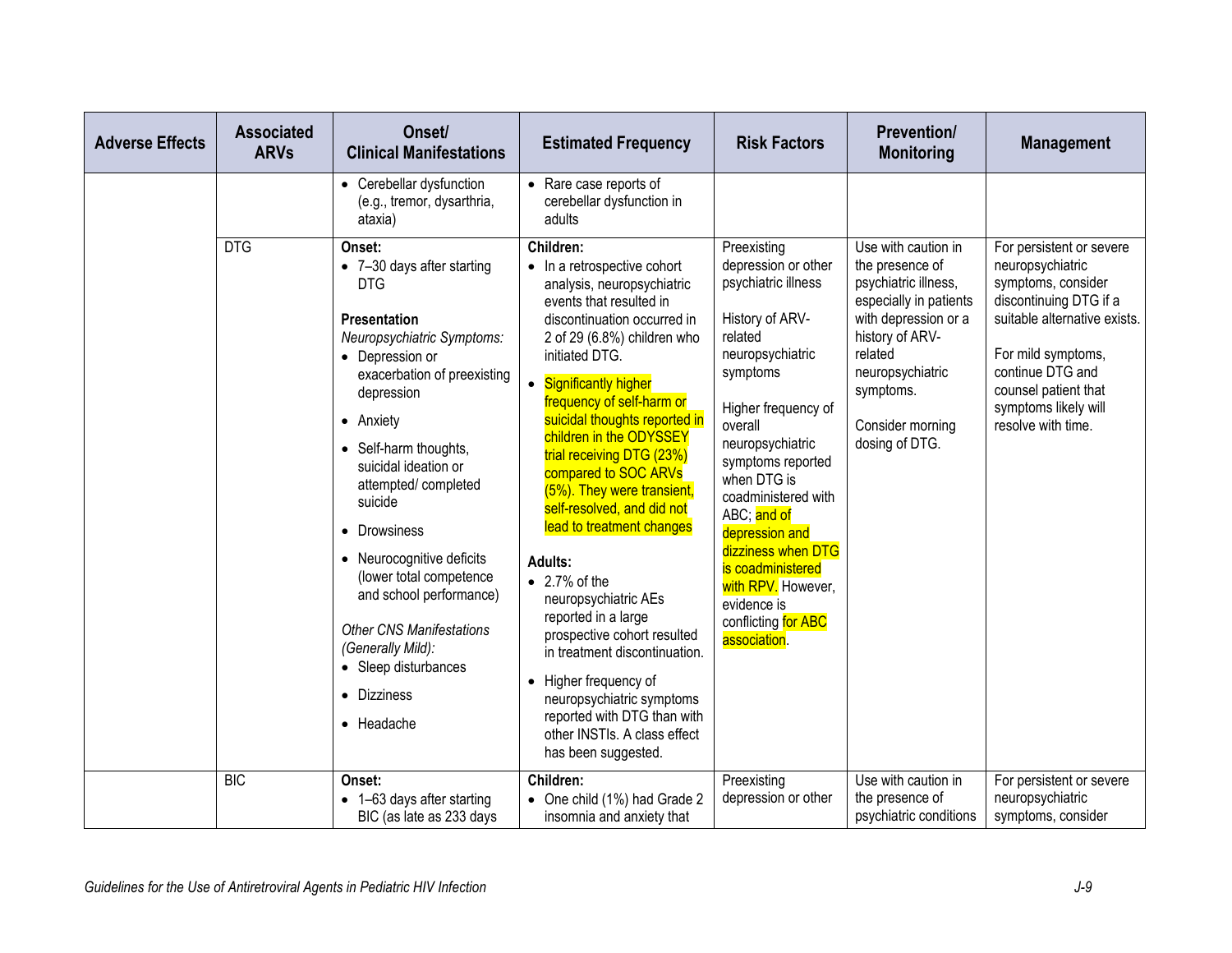| <b>Adverse Effects</b> | <b>Associated</b><br><b>ARVs</b> | Onset/<br><b>Clinical Manifestations</b>                                                                                                                                                                                                                                                                    | <b>Estimated Frequency</b>                                                                                                                                                                                                                                                                                                                                                                                         | <b>Risk Factors</b>                                       | <b>Prevention/</b><br><b>Monitoring</b>             | <b>Management</b>                                                                                            |
|------------------------|----------------------------------|-------------------------------------------------------------------------------------------------------------------------------------------------------------------------------------------------------------------------------------------------------------------------------------------------------------|--------------------------------------------------------------------------------------------------------------------------------------------------------------------------------------------------------------------------------------------------------------------------------------------------------------------------------------------------------------------------------------------------------------------|-----------------------------------------------------------|-----------------------------------------------------|--------------------------------------------------------------------------------------------------------------|
|                        |                                  | for schizoaffective<br>disorders)                                                                                                                                                                                                                                                                           | led to drug discontinuation<br>in clinical trials.                                                                                                                                                                                                                                                                                                                                                                 | psychiatric<br>conditions                                 | or in patients with a<br>history of ARV-<br>related | discontinuing BIC if a<br>suitable alternative exists.                                                       |
|                        |                                  | <b>Presentation</b><br>Neuropsychiatric Symptoms:<br>• Depression or<br>exacerbation of preexisting<br>depression<br>• Suicidal ideation or<br>attempted suicide<br>• Schizoaffective disorders<br>• Anxiety<br><b>Other CNS Manifestations</b><br>(Generally Mild):<br>• Sleep disturbances<br>• Dizziness | <b>Adults:</b><br>Overall, the frequency of<br>neuropsychiatric events in<br>BIC and DTG comparator<br>arms appeared similar in<br>adult clinical trials.<br>• Abnormal dreams,<br>dizziness, and insomnia<br>occurred in 1% to 5% of<br>adults.<br>Suicidal ideation, suicide<br>$\bullet$<br>attempts, schizoaffective<br>disorders, and depression<br>occurred in <1% of adults.<br>• A recent study reported a | History of<br>ARV-related<br>neuropsychiatric<br>symptoms | neuropsychiatric<br>symptoms.                       | For mild symptoms,<br>continue BIC and<br>counsel patient that<br>symptoms likely will<br>resolve with time. |
|                        |                                  | $\bullet$ Insomnia                                                                                                                                                                                                                                                                                          | 3.3% short term BIC-related<br>discontinuation rate due to<br>neuropsychiatric AEs after<br>ART switch in a large cohort<br>of adults living with HIV in<br>routine clinical practice<br>setting.                                                                                                                                                                                                                  |                                                           |                                                     |                                                                                                              |

Key: ABC = abacavir; AE = adverse event; ARV = antiretroviral; BIC = bictegravir; CNS = central nervous system; CYP2B6 = cytochrome P450 2B6; DTG = dolutegravir; EEG = electroencephalogram; EFV = efavirenz; INSTI = integrase strand transfer inhibitor; LPV/r = lopinavir/ritonavir; PPI = proton pump inhibitor; RAL = raltegravir; RPV = rilpivirine; SOC = standard of care; TDF = tenofovir disoproxil fumarate; TDM = therapeutic drug monitoring; UGT1A = uridine diphosphate(UDP)-glucuronosyltransferase Family 1 Member A Complex; % v = volume; w = weight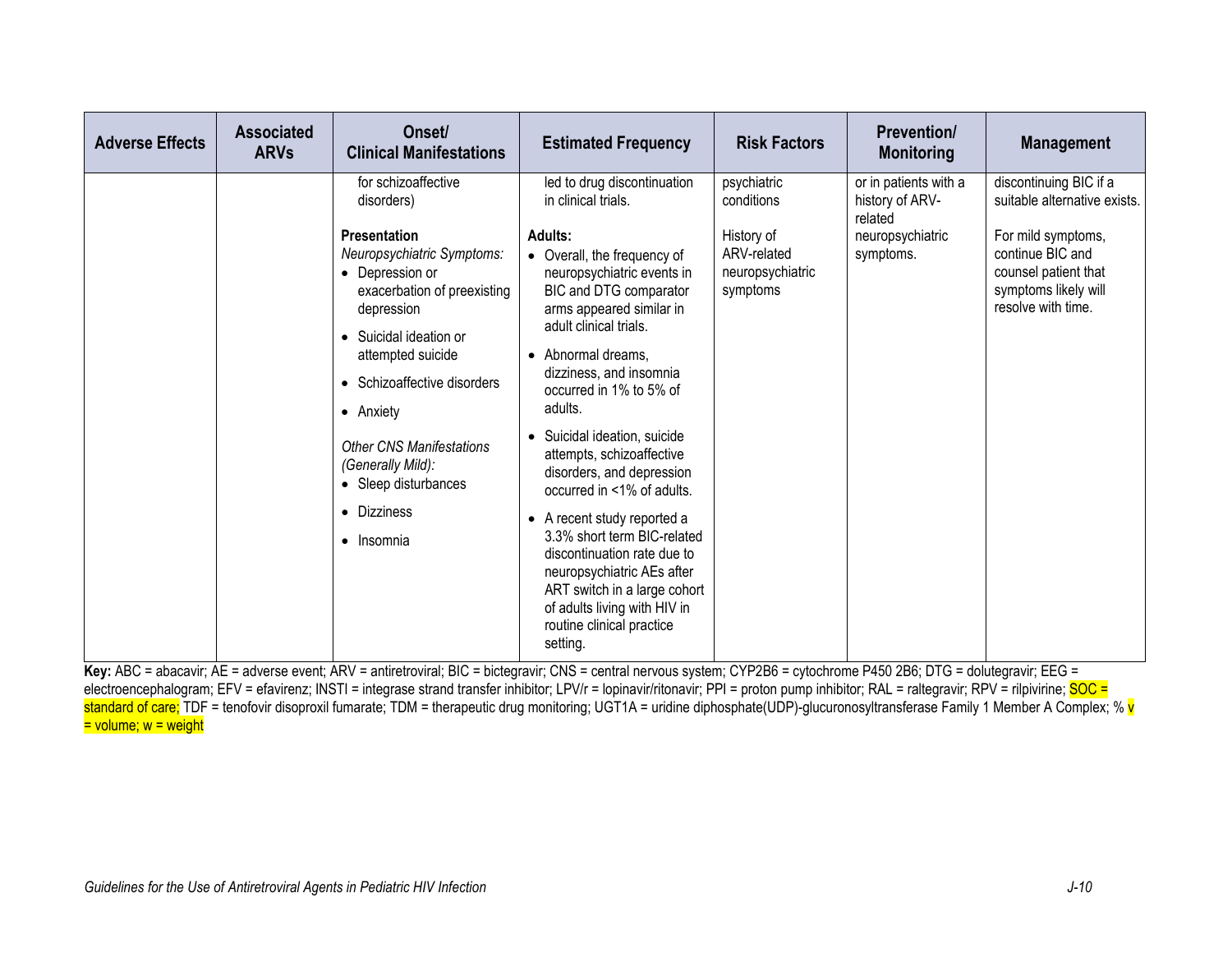## **References**

- 1. Allen Reeves A, Fuentes AV, Caballero J, Thomas JE, Mosley Ii JF, Harrington C. Neurotoxicities in the treatment of HIV between dolutegravir, rilpivirine and dolutegravir/rilpivirine: a meta-analysis. *Sex Transm Infect*. 2021;97(4):261-267. Available at: [https://www.ncbi.nlm.nih.gov/pubmed/33782144.](https://www.ncbi.nlm.nih.gov/pubmed/33782144)
- 2. Arenas-Pinto A, Grund B, Sharma S, et al. Risk of suicidal behavior with use of efavirenz: results from the strategic timing of antiretroviral treatment trial. *Clin Infect Dis*. 2018;67(3):420-429. Available at: [https://www.ncbi.nlm.nih.gov/pubmed/29538636.](https://www.ncbi.nlm.nih.gov/pubmed/29538636)
- 3. Capetti AF, Di Giambenedetto S, Latini A, et al. Morning dosing for dolutegravir-related insomnia and sleep disorders. *HIV Med*. 2018;19(5):e62-e63. Available at: [https://www.ncbi.nlm.nih.gov/pubmed/28762661.](https://www.ncbi.nlm.nih.gov/pubmed/28762661)
- 4. Cohen CJ, Molina JM, Cassetti I, et al. Week 96 efficacy and safety of rilpivirine in treatment-naive, HIV-1 patients in two Phase III randomized trials. *AIDS*. 2013;27(6):939-950. Available at: [http://www.ncbi.nlm.nih.gov/pubmed/23211772.](http://www.ncbi.nlm.nih.gov/pubmed/23211772)
- 5. Cuzin L, Pugliese P, Katlama C, et al. Integrase strand transfer inhibitors and neuropsychiatric adverse events in a large prospective cohort. *J Antimicrob Chemother*. 2019;74(3):754-760. Available at: [https://www.ncbi.nlm.nih.gov/pubmed/30534993.](https://www.ncbi.nlm.nih.gov/pubmed/30534993)
- 6. de Boer MG, van den Berk GE, van Holten N, et al. Intolerance of dolutegravir-containing combination antiretroviral therapy regimens in real-life clinical practice. *AIDS*. 2016;30(18):2831-2834. Available at: [https://www.ncbi.nlm.nih.gov/pubmed/27824625.](https://www.ncbi.nlm.nih.gov/pubmed/27824625)
- 7. Fernandez C, Michie K, et al. Adverse events and discontinuation of dolutegravir-based therapy in naıve and experienced HIV patients: tertiary HIV centre experience. Abstract # P212. Presented at: HIV Drug Therapy; 2016. Glassgow, Scotland. Available at: [http://hivglasgow.org/2016-abstracts.](http://hivglasgow.org/2016-abstracts)
- 8. Fettiplace A, Stainsby C, Winston A, et al. Psychiatric symptoms in patients receiving dolutegravir. *J Acquir Immune Defic Syndr*. 2017;74(4):423-431. Available at: [https://www.ncbi.nlm.nih.gov/pubmed/27984559.](https://www.ncbi.nlm.nih.gov/pubmed/27984559)
- 9. Food and Drug Administration. FDA drug safety communication: serious health problems seen in premature babies given Kaletra (lopinavir/ritonavir) oral solution. 2011. Available at: [http://www.fda.gov/Drugs/DrugSafety/ucm246002.htm.](http://www.fda.gov/Drugs/DrugSafety/ucm246002.htm)
- 10. Ford N, Shubber Z, Pozniak A, et al. Comparative safety and neuropsychiatric adverse events associated with efavirenz use in first-line antiretroviral therapy: A systematic review and meta-analysis of randomized trials. *J Acquir Immune Defic Syndr*. 2015;69(4):422-429. Available at: [http://www.ncbi.nlm.nih.gov/pubmed/25850607.](http://www.ncbi.nlm.nih.gov/pubmed/25850607)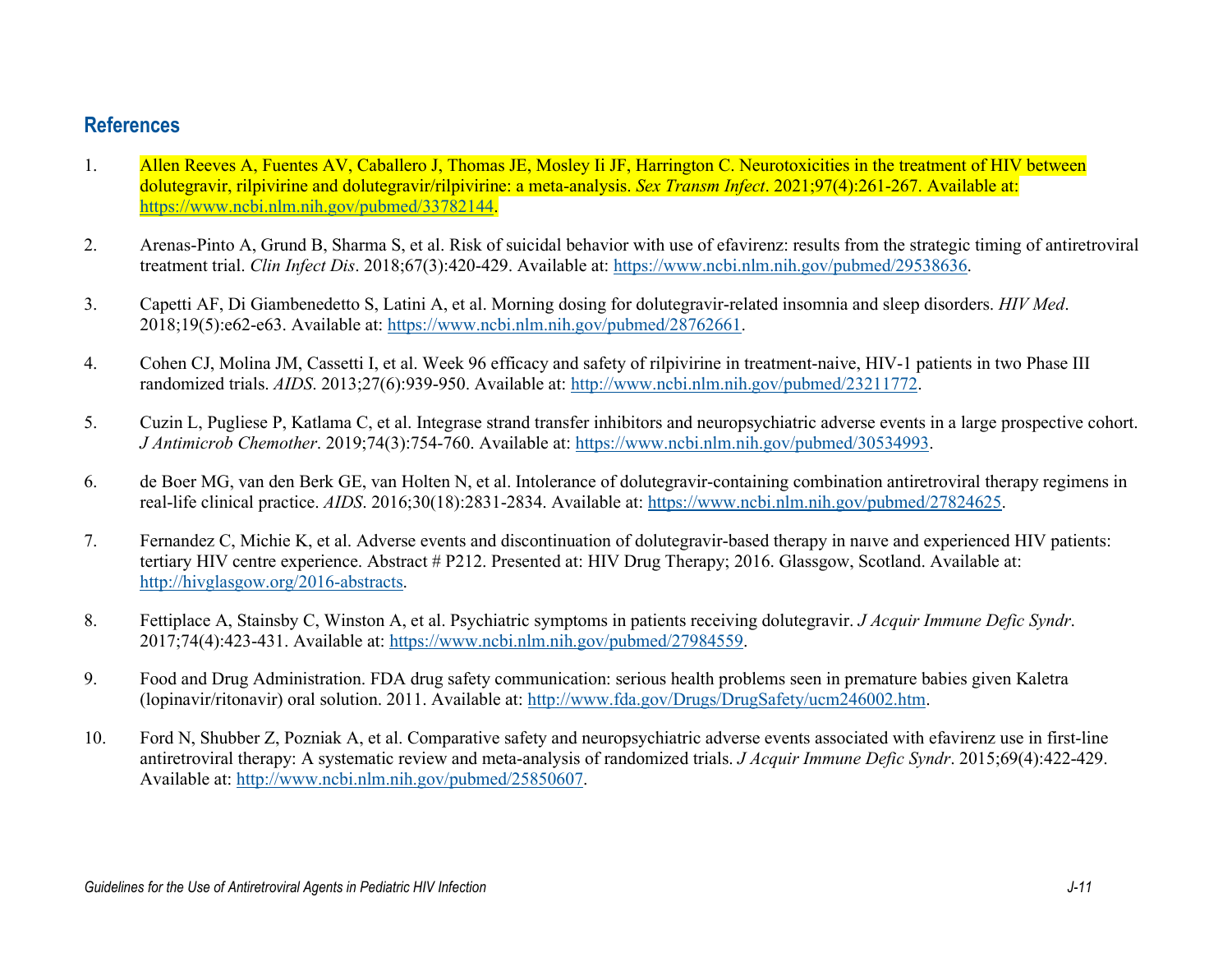- 11. Gaur AH, Cotton MF, Rodriguez CA, et al. Fixed-dose combination bictegravir, emtricitabine, and tenofovir alafenamide in adolescents and children with HIV: week 48 results of a single-arm, open-label, multicentre, phase 2/3 trial. *Lancet Child Adolesc Health*. 2021;5(9):642- 651. Available at: [https://www.ncbi.nlm.nih.gov/pubmed/34302760.](https://www.ncbi.nlm.nih.gov/pubmed/34302760)
- 12. Haas DW, Ribaudo HJ, Kim RB, et al. Pharmacogenetics of efavirenz and central nervous system side effects: an adult AIDS clinical trials group study. *AIDS*. 2004;18(18):2391-2400. Available at: [http://www.ncbi.nlm.nih.gov/pubmed/15622315.](http://www.ncbi.nlm.nih.gov/pubmed/15622315)
- 13. Hammond CK, Eley B, Ing N, Wilmshurst JM. Neuropsychiatric and Neurocognitive Manifestations in HIV-Infected Children Treated With Efavirenz in South Africa-A Retrospective Case Series. *Front Neurol*. 2019;10:742. Available at: [https://www.ncbi.nlm.nih.gov/pubmed/31338063.](https://www.ncbi.nlm.nih.gov/pubmed/31338063)
- 14. Hauptfleisch MP, Moore DP, Rodda JL. Efavirenz as a cause of ataxia in children. *S Afr Med J*. 2015;105(11):897-898. Available at: [https://www.ncbi.nlm.nih.gov/pubmed/26632310.](https://www.ncbi.nlm.nih.gov/pubmed/26632310)
- 15. Hoffmann C, Llibre JM. Neuropsychiatric Adverse Events with Dolutegravir and Other Integrase Strand Transfer Inhibitors. *AIDS Rev*. 2019;21(1):4-10. Available at: [https://www.ncbi.nlm.nih.gov/pubmed/30899113.](https://www.ncbi.nlm.nih.gov/pubmed/30899113)
- 16. Hoffmann C, Schewe K, Fenske S, et al. Short-term neuropsychiatric tolerability of bictegravir combined with emtricitabine/tenofovir alafenamide in clinical practice. *Antivir Ther*. 2020;25(2):83-90. Available at: [https://www.ncbi.nlm.nih.gov/pubmed/32235038.](https://www.ncbi.nlm.nih.gov/pubmed/32235038)
- 17. Kheloufi F, Allemand J, Mokhtari S, Default A. Psychiatric disorders after starting dolutegravir: report of four cases. *AIDS*. 2015;29(13):1723-1725. Available at: [https://www.ncbi.nlm.nih.gov/pubmed/26372287.](https://www.ncbi.nlm.nih.gov/pubmed/26372287)
- 18. Leutscher PD, Stecher C, Storgaard M, Larsen CS. Discontinuation of efavirenz therapy in HIV patients due to neuropsychiatric adverse effects. *Scand J Infect Dis*. 2013;45(8):645-651. Available at: [http://www.ncbi.nlm.nih.gov/pubmed/23427878.](http://www.ncbi.nlm.nih.gov/pubmed/23427878)
- 19. Lombaard J, Bunupuradah T. Week 48 safety and efficacy of a rilpivirine (TMC278)-based regimen in HIV-infected treatment-naïve adolescents: PAINT Phase II trial. Presented at: 7th International Workshop on HIV Pediatrics; 2015. Vancouver, Canada.
- 20. Madeddu G, Menzaghi B, Ricci E, et al. Raltegravir central nervous system tolerability in clinical practice: results from a multicenter observational study. *AIDS*. 2012;26(18):2412-2415. Available at: [http://www.ncbi.nlm.nih.gov/pubmed/23032413.](http://www.ncbi.nlm.nih.gov/pubmed/23032413)
- 21. Mills A, Garner W, Pozniak A, et al. Patient-reported symptoms over 48 weeks in a randomized, open-label, phase IIIb non-inferiority trial of adults with HIV switching to co-formulated elvitegravir, cobicistat, emtricitabine, and tenofovir DF versus continuation of nonnucleoside reverse transcriptase inhibitor with emtricitabine and tenofovir DF. *Patient*. 2015;8(4):359-371. Available at: [http://www.ncbi.nlm.nih.gov/pubmed/26045359.](http://www.ncbi.nlm.nih.gov/pubmed/26045359)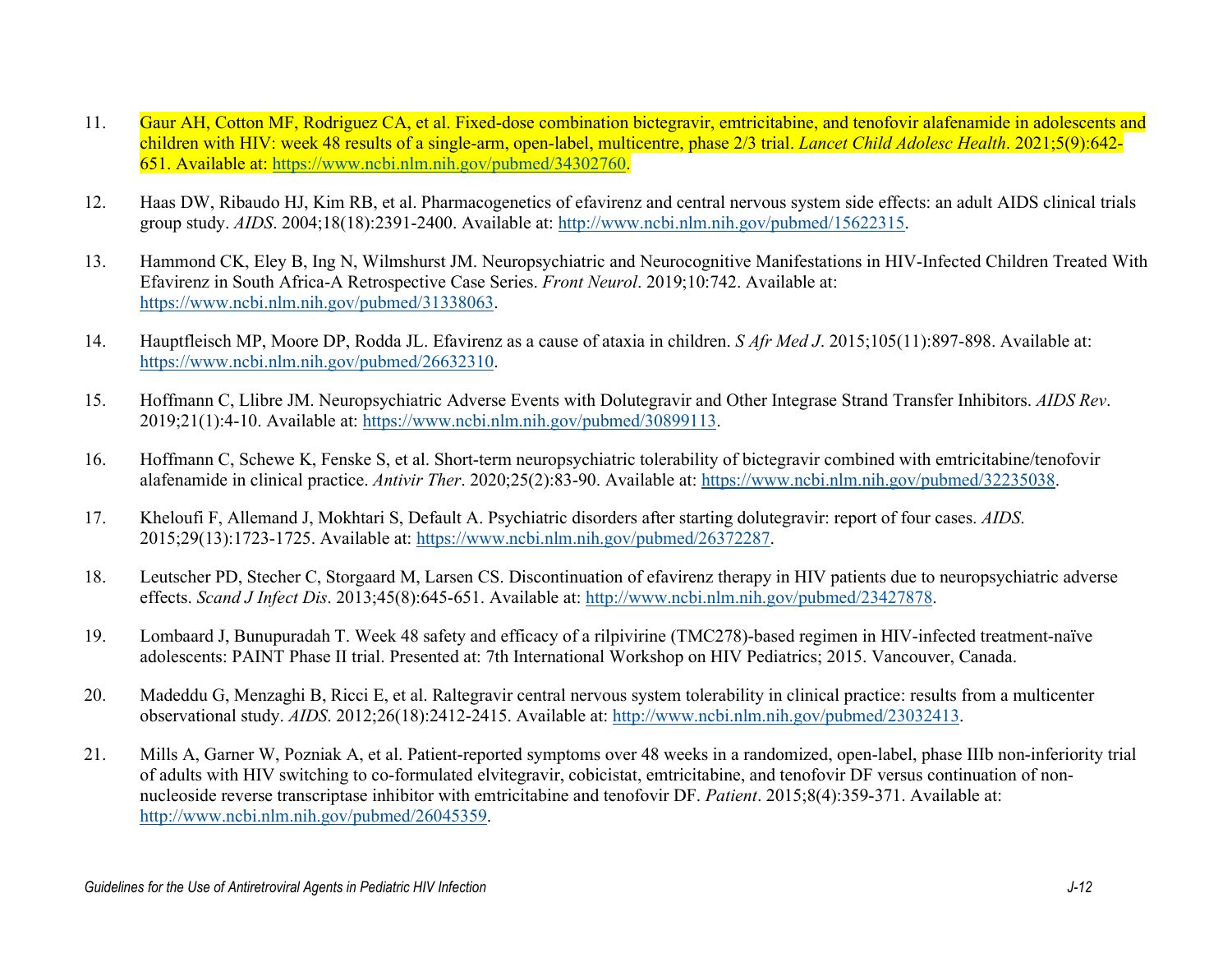- 22. Mollan KR, Smurzynski M, Eron JJ, et al. Association between efavirenz as initial therapy for HIV-1 infection and increased risk for suicidal ideation or attempted or completed suicide: an analysis of trial data. *Ann Intern Med*. 2014;161(1):1-10. Available at: [http://www.ncbi.nlm.nih.gov/pubmed/24979445.](http://www.ncbi.nlm.nih.gov/pubmed/24979445)
- 23. Mollan KR, Tierney C, Hellwege JN, et al. Race/Ethnicity and the Pharmacogenetics of Reported Suicidality With Efavirenz Among Clinical Trials Participants. *J Infect Dis*. 2017;216(5):554-564. Available at: [https://www.ncbi.nlm.nih.gov/pubmed/28931220.](https://www.ncbi.nlm.nih.gov/pubmed/28931220)
- 24. Nachman S, Alvero C, Teppler H, et al. Safety and efficacy at 240 weeks of different raltegravir formulations in children with HIV-1: a phase 1/2 open label, non-randomised, multicentre trial. *Lancet HIV*. 2018;5(12):e715-e722. Available at: [https://www.ncbi.nlm.nih.gov/pubmed/30527329.](https://www.ncbi.nlm.nih.gov/pubmed/30527329)
- 25. Napoli AA, Wood JJ, Coumbis JJ, Soitkar AM, Seekins DW, Tilson HH. No evident association between efavirenz use and suicidality was identified from a disproportionality analysis using the FAERS database. *J Int AIDS Soc*. 2014;17:19214. Available at: [http://www.ncbi.nlm.nih.gov/pubmed/25192857.](http://www.ncbi.nlm.nih.gov/pubmed/25192857)
- 26. Nkhoma ET, Coumbis J, Farr AM, et al. No evidence of an association between efavirenz exposure and suicidality among HIV patients initiating antiretroviral therapy in a retrospective cohort study of real world data. *Medicine (Baltimore)*. 2016;95(3):e2480. Available at: [http://www.ncbi.nlm.nih.gov/pubmed/26817882.](http://www.ncbi.nlm.nih.gov/pubmed/26817882)
- 27. Perez Valero I, Cabello A, Ryan P, et al. Randomized Trial Evaluating the Neurotoxicity of Dolutegravir/Abacavir/Lamivudine and Its Reversibility After Switching to Elvitegravir/Cobicistat/Emtricitabine/Tenofovir Alafenamide: GESIDA 9016. *Open Forum Infect Dis*. 2020;7(12):ofaa482. Available at: [https://www.ncbi.nlm.nih.gov/pubmed/33335931.](https://www.ncbi.nlm.nih.gov/pubmed/33335931)
- 28. Pinillos F, Dandara C, Swart M, et al. Case report: severe central nervous system manifestations associated with aberrant efavirenz metabolism in children: the role of CYP2B6 genetic variation. *BMC Infect Dis*. 2016;16:56. Available at: [http://www.ncbi.nlm.nih.gov/pubmed/26831894.](http://www.ncbi.nlm.nih.gov/pubmed/26831894)
- 29. Puthanakit T, Tanpaiboon P, Aurpibul L, Cressey TR, Sirisanthana V. Plasma efavirenz concentrations and the association with CYP2B6- 516G >T polymorphism in HIV-infected Thai children. *Antivir Ther*. 2009;14(3):315-320. Available at: [http://www.ncbi.nlm.nih.gov/pubmed/19474465.](http://www.ncbi.nlm.nih.gov/pubmed/19474465)
- 30. Reiss KA, Bailey JR, Pham PA, Gallant JE. Raltegravir-induced cerebellar ataxia. *AIDS*. 2010;24(17):2757. Available at: [http://www.ncbi.nlm.nih.gov/pubmed/20980871.](http://www.ncbi.nlm.nih.gov/pubmed/20980871)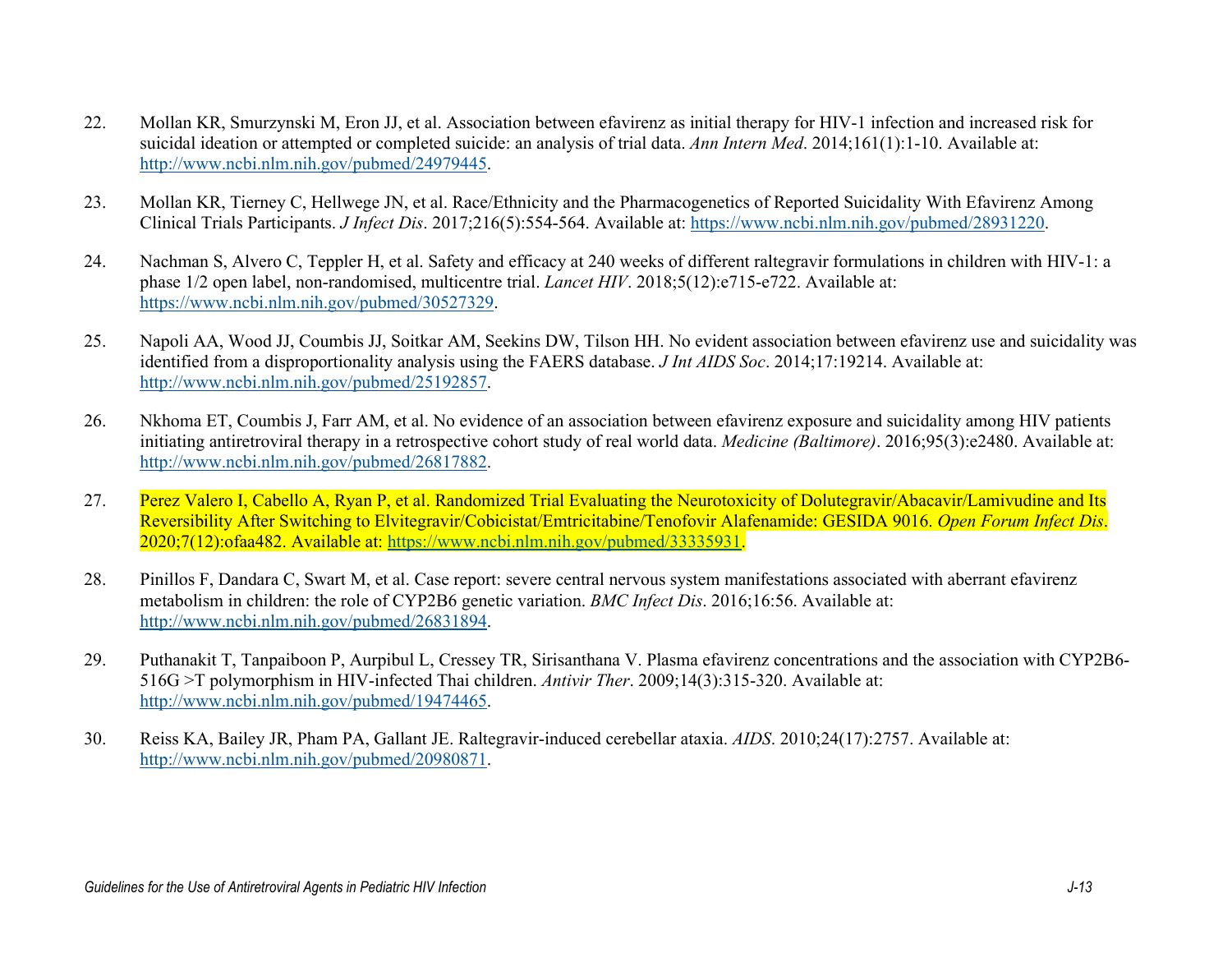- 31. Shubber Z, Calmy A, Andrieux-Meyer I, et al. Adverse events associated with nevirapine and efavirenz-based first-line antiretroviral therapy: a systematic review and meta-analysis. *AIDS*. 2013;27(9):1403-1412. Available at: [http://www.ncbi.nlm.nih.gov/pubmed/23343913.](http://www.ncbi.nlm.nih.gov/pubmed/23343913)
- 32. Smith C, Ryom L, Monforte A, et al. Lack of association between use of efavirenz and death from suicide: evidence from the D:A:D study. *J Int AIDS Soc*. 2014;17(4 Suppl 3):19512. Available at: [http://www.ncbi.nlm.nih.gov/pubmed/25394021.](http://www.ncbi.nlm.nih.gov/pubmed/25394021)
- 33. Strehlau R, Martens L, Coovadia A, et al. Absence seizures associated with efavirenz initiation. *Pediatr Infect Dis J*. 2011;30(11):1001- 1003. Available at: [http://www.ncbi.nlm.nih.gov/pubmed/21633320.](http://www.ncbi.nlm.nih.gov/pubmed/21633320)
- 34. Teppler H, Brown DD, Leavitt RY, et al. Long-term safety from the raltegravir clinical development program. *Curr HIV Res*. 2011;9(1):40- 53. Available at: [http://www.ncbi.nlm.nih.gov/pubmed/21198432.](http://www.ncbi.nlm.nih.gov/pubmed/21198432)
- 35. Turkova A, Kekitiinwa A, White E, et al. Neuropsychiatric manifestations and sleep disturbances in children and adolescents randomised to dolutegravir-based ART vs standard-of-care in the ODYSSEY trial. Abstract OAB0404. Presented at: 11th IAS Conference on HIV Science 2021. Virtual Conference.
- 36. Van de Wijer L, McHaile DN, de Mast Q, et al. Neuropsychiatric symptoms in Tanzanian HIV-infected children receiving long-term efavirenz treatment: a multicentre, cross-sectional, observational study. *Lancet HIV*. 2019;6(4):e250-e258. Available at: [https://www.ncbi.nlm.nih.gov/pubmed/30770324.](https://www.ncbi.nlm.nih.gov/pubmed/30770324)
- 37. van Dijk JH, Sutcliffe CG, Hamangaba F, Bositis C, Watson DC, Moss WJ. Effectiveness of efavirenz-based regimens in young HIVinfected children treated for tuberculosis: a treatment option for resource-limited settings. *PLoS One*. 2013;8(1):e55111. Available at: [https://www.ncbi.nlm.nih.gov/pubmed/23372824.](https://www.ncbi.nlm.nih.gov/pubmed/23372824)
- 38. Variava E, Sigauke FR, Norman J, et al. Brief report: late efavirenz-induced ataxia and encephalopathy: a case series. *J Acquir Immune Defic Syndr*. 2017;75(5):577-579. Available at: [https://www.ncbi.nlm.nih.gov/pubmed/28520619.](https://www.ncbi.nlm.nih.gov/pubmed/28520619)
- 39. Waalewijn H, Turkova A, Rakhmanina N, et al. Optimizing Pediatric Dosing Recommendations and Treatment Management of Antiretroviral Drugs Using Therapeutic Drug Monitoring Data in Children Living With HIV. *Ther Drug Monit*. 2019;41(4):431-443. Available at: [https://www.ncbi.nlm.nih.gov/pubmed/31008997.](https://www.ncbi.nlm.nih.gov/pubmed/31008997)
- 40. Walmsley S, Baumgarten A, Berenguer J, et al. Dolutegravir plus abacavir/lamivudine for the treatment of HIV-1 infection in antiretroviral therapy-naive patients: week 96 and week 144 results from the SINGLE randomized clinical trial. *J Acquir Immune Defic Syndr*. 2015;70(5):515-519. Available at: [http://www.ncbi.nlm.nih.gov/pubmed/26262777.](http://www.ncbi.nlm.nih.gov/pubmed/26262777)